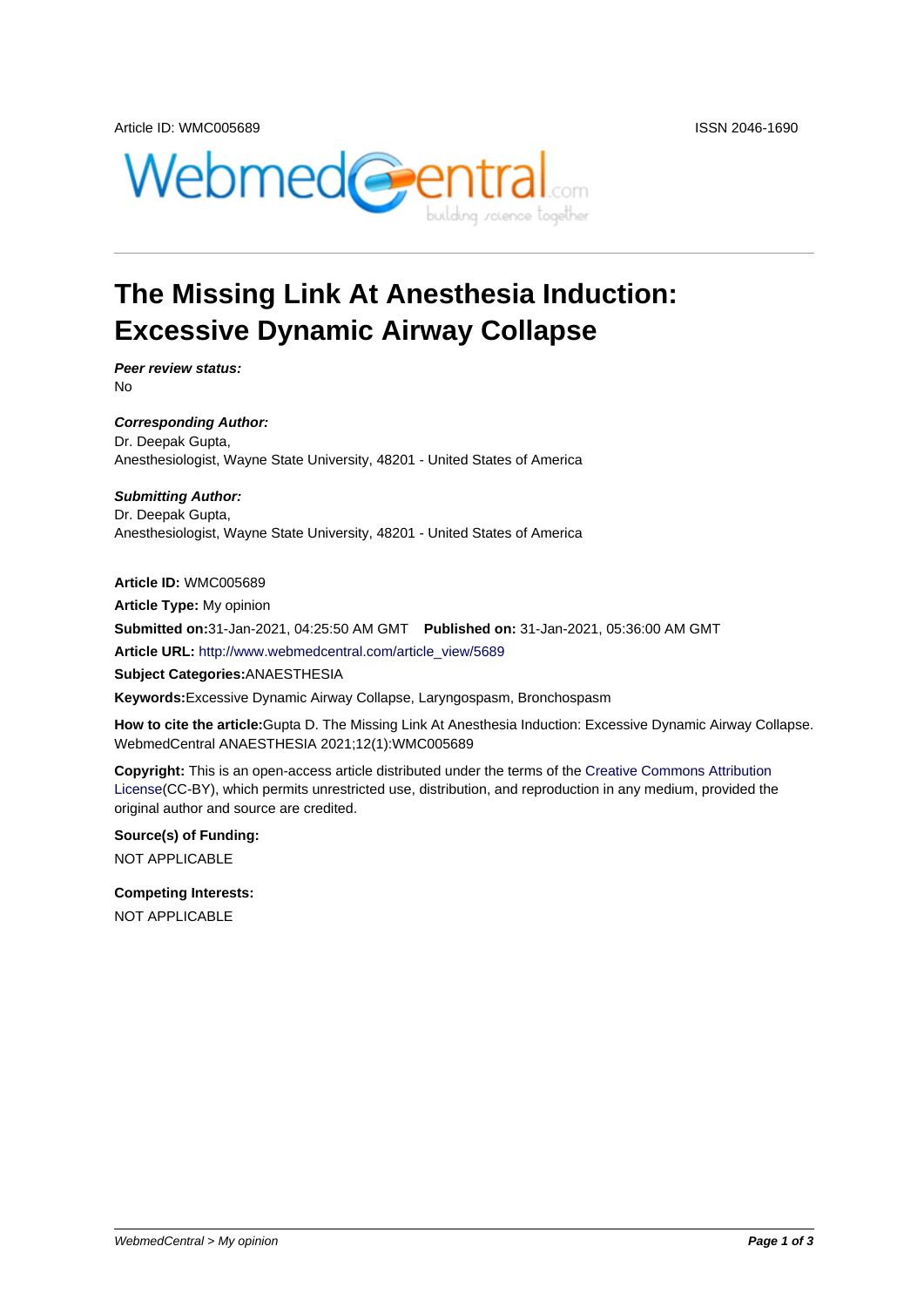## **The Missing Link At Anesthesia Induction: Excessive Dynamic Airway Collapse**

**Author(s):** Gupta D

## My opinion

As an anesthesia provider, it has always bewildered me that despite visual confirmation of endotracheal tube $\hat{a} \in \mathbb{M}$ s passage across the vocal cords on video-laryngoscopy, capnography confirmation on the anesthesia monitor is sometimes delayed by few-to-many breaths. This delayed appearance of end-tidal carbon dioxide can be very misleading for anesthesia providers considering that they have been classically taught "when in doubt, take it outâ€. while safely assuming inadvertent dislodgment of endotracheal tube into esophagus leading to end-tidal carbon dioxide's absence. However, we as anesthesia providers may not have realized that patients may respond in three different ways after foreign body has been introduced into their airways. We are familiar with laryngospasm as observed with supraglottic device and bronchospasm as observed with endotracheal tubes. However, the third entity (the missing link) called excessive dynamic airway collapse (EDAC) may have gotten overlooked until now. It can be simply stated that laryngospasm at vocal cords, EDAC at central airways (trachea and mainstem bronchi) and bronchospasm at peripheral airways are respectively the first line, the second line and the third line of defensive manifestations by functioning airways when they are exposed to foreign body. Except for anesthetic agents themselves inducing idiosyncratic allergic reactions in the airways, it can be safely assumed that it is always the insufficient suppression of airway reflexes by inadequate doses of anesthetic agents that lead to disinhibition at vocal cords, central airways and peripheral airways manifesting respectively as laryngospasm, EDAC and bronchospasm. Endotracheal tube in situ makes laryngospasm issue moot but immediate onset EDAC and delayed onset bronchospasm can be appreciated in response to endotracheal in situ among inadequately anesthetized patients. Alternatively, EDAC may be the consequence of anesthetic-induced muscular relaxation "anatomically― collapsing the central airways due to undiagnosed preexisting tracheo-bronchomalacia. To appreciate the significance of EDAC at the time of induction of anesthesia and intubation of trachea, the inquisitive

clinicians can ponder to investigate and document the incidence of EDAC happening immediately after fiberoptic intubations have been performed in awake spontaneously breathing morbidly obese patients but just before anesthesia induction agents have been administered to them. However, the advent of video-laryngoscopy has relegated awake fiberoptic intubations as rarities among morbidly obese patients presenting for procedures under anesthesia. Herein, we as anesthesia providers have to depend on the literature available from other specialties which have documented common incidence of EDAC among morbidly obese populations [1-5]. Therefore, it is my observation and suggestion that when endotracheal tube advancement across vocal cords has been visually confirmed on video-laryngoscopy being concurrently observed by multiple anesthesia providers but end-tidal carbon dioxide is not visible for few breaths on anesthesia monitor, EDAC must be considered as a cause which may get resolved with positive pressure ventilation whereafter appropriately placed endotracheal tube is not misleadingly removed in patients whose blood level oxygen saturation is sustaining appropriately all the while according to continuous pulse waveform oximetry.

Although EDAC may not be the universal cause for the above-mentioned scenario, it may be the case in a few scenarios [6-8], and hence, it is just my interpretation of observed phenomenon to inspire dedicated future investigations into the phenomenon. Additionally, herein lies my assumption that capnogramsâ $\in$ <sup>TM</sup> response times (transit times and rise times [9]) being too long may not be explained by technical factors but by EDAC. However, my suggestion is to NOT make a definite diagnosis of EDAC but to consider EDAC as prompt differential to avoid unnecessary tracheal extubation based on delayed capnogram after video-laryngoscopic intubation has been concurrently confirmed by multiple providers, visually and directly observing the tracheal intubation. Essentially, my intention is to take away some focus from bronchospasm so as to give EDAC some of its long overdue focus because EDAC may have been completely overlooked as a phenomenon during induction of anesthesia.

## Reference(s)